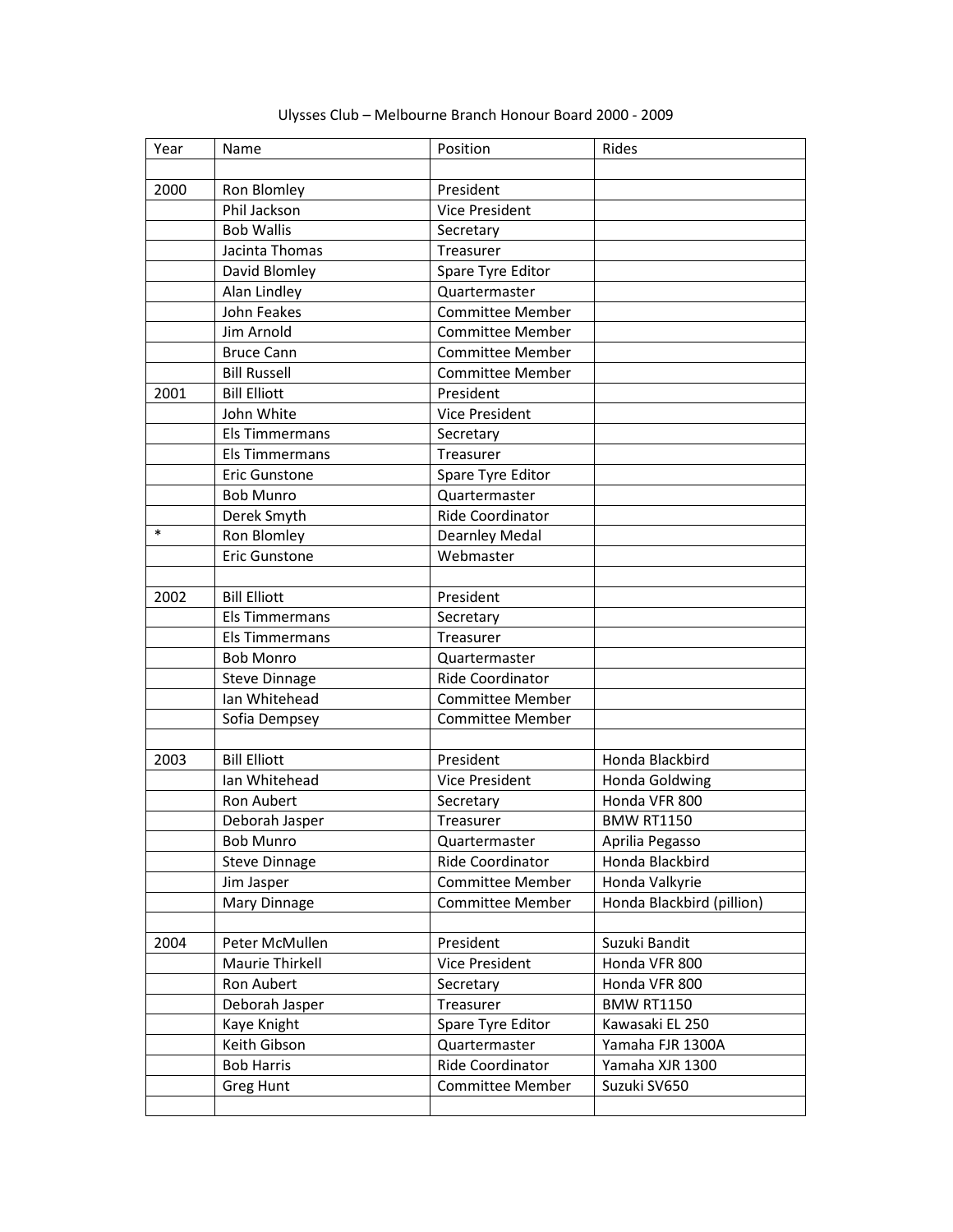| 2005   | Deborah Jasper            | President               | Ducati ST                  |
|--------|---------------------------|-------------------------|----------------------------|
|        | Maurice Thirkell          | Vice President          | Honda VFR 800              |
|        | Jim Jasper                | Secretary               | <b>BMW K series</b>        |
|        | Peter McCrae              | Treasurer               | Honda CBR 600              |
|        | Kaye Knight               | Spare Tyre Editor       | Kawasaki EL 250            |
|        | Keith Gibson              | Quartermaster           | Yamaha FJR 1300A           |
|        | <b>Bob Harris</b>         | Ride Coordinator        | Yamaha XJR 1300            |
| $\ast$ | <b>Barbara Maggs</b>      | Dearnley Medal          |                            |
| $\ast$ | Tony Jenner               | <b>Dearnley Medal</b>   |                            |
|        | Perry Stephens            | Liaison Officer         | Kawasaki GTR 1000          |
|        | <b>Bob Munro</b>          | <b>Committee Member</b> | Aprilla Pegaso 650         |
|        | Theo Patsiaouras          | <b>Committee Member</b> | Honda VFR 800              |
|        | Raymond Herd              | Webmaster/Historian     | Yamaha XJR 1300            |
|        |                           |                         |                            |
| 2006   | Deborah Jasper            | President               | <b>BMW R1200 RT</b>        |
|        | Maurice Thirkell          | <b>Vice President</b>   | Honda VFR 800              |
|        | Jim Jasper                | Secretary               | Honda Varadero             |
|        | Peter McCrae              | Treasurer               | Honda VFR 800              |
|        | Alf Dennemoser            | Quartermaster           | Suzuki Bandit 1200         |
|        | <b>Brian Quintal</b>      | Ride Coordinator        | Suzuki Boulevard 800cc C50 |
|        | Perry Stephens            | Liaison Officer         | Kawasaki GTR 1000          |
|        | Theo Patsiaouras          | <b>Committee Member</b> | Honda VFR 800              |
|        | John Roberts              | <b>Committee Member</b> | Suzuki DL650               |
|        | <b>Greg Rees</b>          | Committee Member        | Moto Guzzi SP3             |
|        | Raymond Herd              | Webmaster/Historian     | Yamaha XJR 1300            |
|        |                           |                         |                            |
| 2007   | Deborah Jasper            | President               | <b>BMW R1200 RT</b>        |
|        | Jim Jasper                | Secretary               | Honda Varadero             |
|        | Peter McCrae              | Treasurer               | Honda VFR 800              |
|        | Mary Apps                 | Spare Tyre Editor       | Pillion Behind David       |
|        | Alf Dennemoser            | Quartermaster           | Suzuki Bandit 1200         |
|        | <b>Brian Quintal</b>      | Ride Coordinator        | Suzuki Boulevard 800cc     |
|        | Perry Stephens            | Liaison Officer         | Kawasaki GTR 1000          |
|        | David Apps                | <b>Committee Member</b> | Honda Varadero             |
|        | <b>Greg Rees</b>          | <b>Committee Member</b> | Moto Guzzi SP3             |
|        |                           |                         |                            |
|        |                           |                         |                            |
| 2008   | Hank Tigges               | President               | Honda Hornet 900           |
|        | Jacinta Thomas            | Secretary               | Honda Fireblade            |
|        | Perry Stephens            | Treasurer               | Kawasaki GTR 1000          |
|        | <b>Greg Rees</b>          | Quartermaster           | Moto Guzzi SP3             |
|        | <b>Brian Quintal</b>      | Ride Coordinator        | Suzuki Boulevard 800       |
|        | Calvin de Piazza          | <b>Committee Member</b> | Yamaha XJR 1200            |
|        | David Apps                | <b>Committee Member</b> | Honda Varadero             |
|        | Raymond Herd (ex-officio) | Webmaster/Historian     | Honda CB1300               |
|        |                           |                         |                            |
|        |                           |                         |                            |